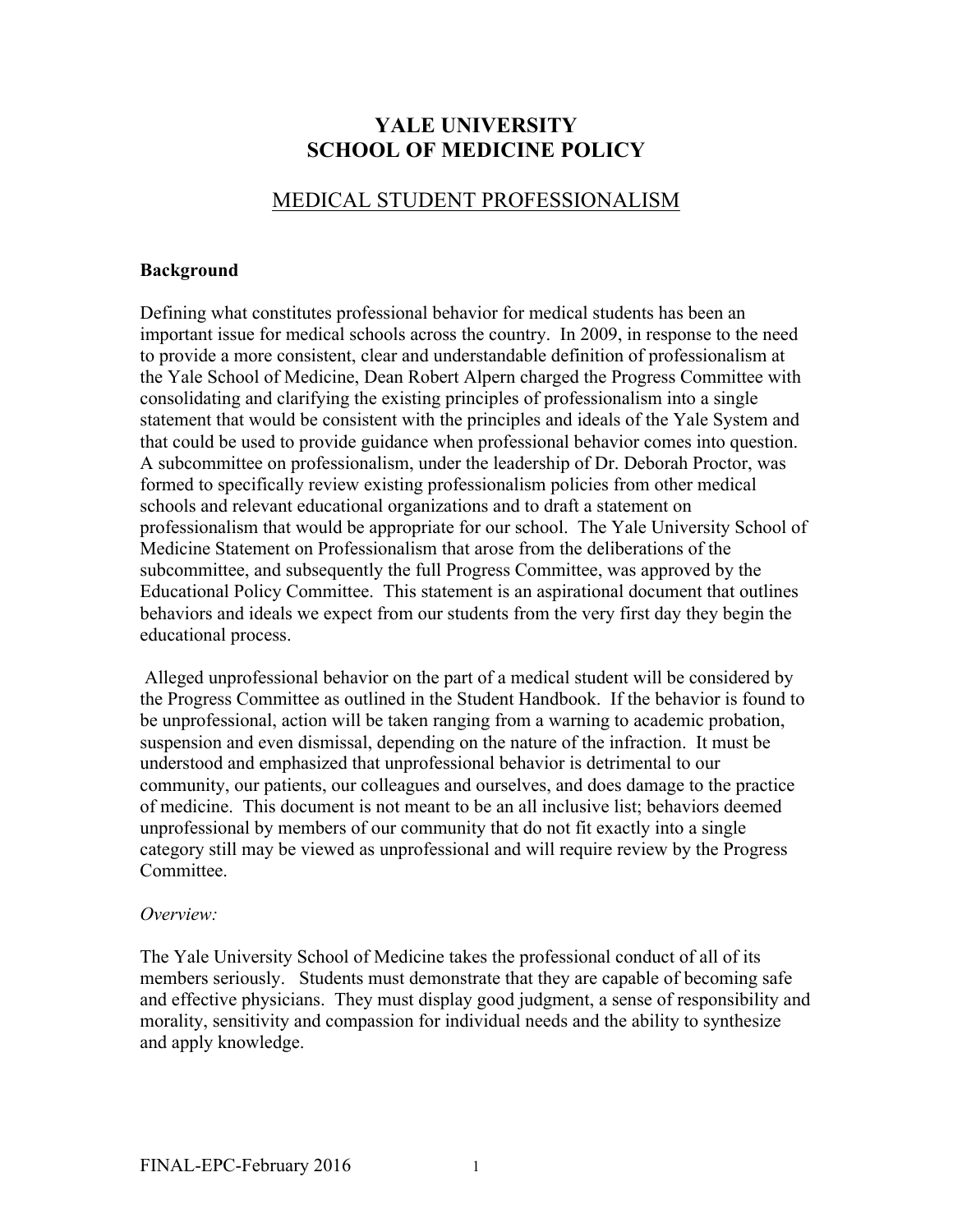### *Professionalism:*

Professionalism implies that students serve the interests of patients above self-interest.<sup>1,2</sup> Professionalism includes honesty, respect for colleagues, faculty, staff and peers and behavior in public that is not embarrassing to the ideal of the physician. Continual selfreflection about one's attitudes and behaviors must occur as one strives to be a better physician.

Components of professional behavior include:

**1. Nondiscrimination -** It is unethical for a student to refuse to participate in the care of a person based on race, religion, ethnicity, socioeconomic status, gender, age, sexual preference, national origin, ancestry or physical handicap. Students must show respect for patients and families as well as everyone involved in their care. This includes physicians, nurses, other students, residents, fellows and administrative staff.  $^{1,2}$ 

**2. Confidentiality -** The patient's right to the confidentiality of his or her medical record is a fundamental tenet of medical care. The discussion of problems or diagnoses of a patient by students or professional staff in public violates patient confidentiality and is unethical. Email and other internet fora that mention identifying patient information must be properly encrypted and not used other than for the purpose of communicating with the patient or caregivers who have a legitimate need to know about the patient. Medical records may be photocopied only for direct patient care. For presentations or rounds, students are permitted to extract information but not copy wholesale parts of the chart. All students are required to undergo training in the Health Insurance Portability and Accountability Act (HIPAA) and they must adhere to its tenets.

**3. Professional Demeanor -** The student should be thoughtful and professional when interacting with patients, their families, peers and co-workers. Inappropriate behavior includes the use of offensive language, gestures, or remarks with sexual overtones, extreme lack of interest and/or dishonesty.

Students should maintain a neat and clean appearance, and dress in attire that is generally accepted as professional by the patient population served. Students must dress according to the dress code of the hospital and individual departments when on clinical rotations. Contemporary styles of dress that include for example, low rise pants with exposed navels, low cut shirts with exposed cleavage, or open-toed sandals are inappropriate dress in the hospital, doctors' offices and clinics. Good judgment should be exercised regarding hair styles (long hair that falls in patients' faces when examining them should be pulled back). Long nails are not allowed in the hospital and long neckties should be tucked in the shirt or worn under a gown when examining patients to avoid transfer of infections from one patient to another. Excessive wearing of accessories and jewelry is discouraged.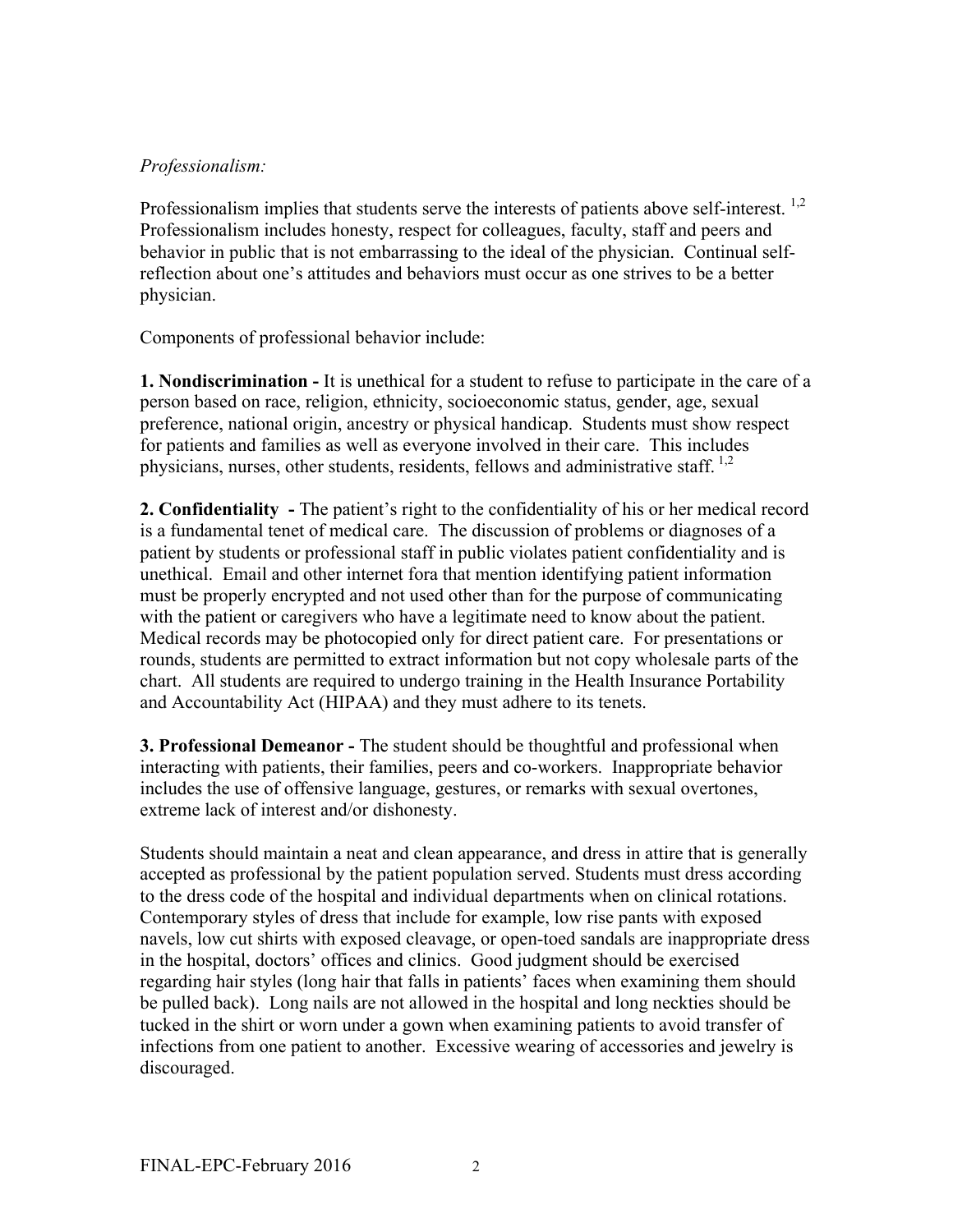**4. Representation of Level of Training and Knowledge -** A student should accurately represent herself or himself to patients and others on the medical team. Students should never introduce themselves as "Doctor" as this is clearly a misrepresentation of the student's position, knowledge, and authority. A student should never provide care beyond what is appropriate for his or her level of training. The student must seek consultation and supervision whenever their care of a patient may be inadequate because of lack of knowledge and/or experience.

**5. Honesty** - Students are expected to demonstrate honesty and integrity in all aspects of their education and in their interactions with patients, staff, faculty, and colleagues. They may not cheat, lie, steal or assist others in the commission of these acts. Students must not commit fraud nor misuse funds intended for professional activities. The student must assure the accuracy and completeness of his or her part of the medical record and must make a good-faith effort to provide the best possible patient care. Students must be willing to admit errors and not knowingly mislead others or promote themselves at the patient's expense. The student is bound to know, understand, and preserve professional ethics and has a duty to report any breach of these ethics by other students or health care providers through the appropriate channels. Plagiarism is dishonest and unethical. To consciously incorporate the words of others, either verbatim or through paraphrasing, without appropriate acknowledgment is unacceptable in scientific literature, medical writings, examinations and papers.

**6. Research -** The basic principle underlying all research is honesty. Scientists have a responsibility to provide research results of high quality; to gather facts meticulously, to keep impeccable records of work done; to interpret results realistically, not forcing them into pre-conceived molds or models; and to report new knowledge through appropriate channels. Co-authors of research reports must be acquainted with the work of their coworkers that they can personally vouch for the integrity of the study, validity of the findings, and must have been active in the research, or writing, itself.

**7. Commitment to Life-long Learning** – A personal commitment to life-long learning is an essential precept for a physician or a student of medicine. New medical and scientific knowledge is continually being discovered. In order to stay abreast of new technology, treatments and tools, students must make a commitment from the very beginning to be responsible for learning and maintaining the necessary skills to provide appropriate quality care throughout their careers as physicians and scientists.

**8. Conflicts of Interest** – Recognition, avoidance and management of conflicts of interest represent a core issue of professionalism.<sup>1,2</sup> As is required of the Yale University faculty, any student with a proprietary or other interest in any material he or she is presenting or discussing must properly disclose that conflict of interest. When a conflict of interest arises, the welfare of the patient must at all times be paramount. A student may challenge or refuse to comply with a directive if its implementation would be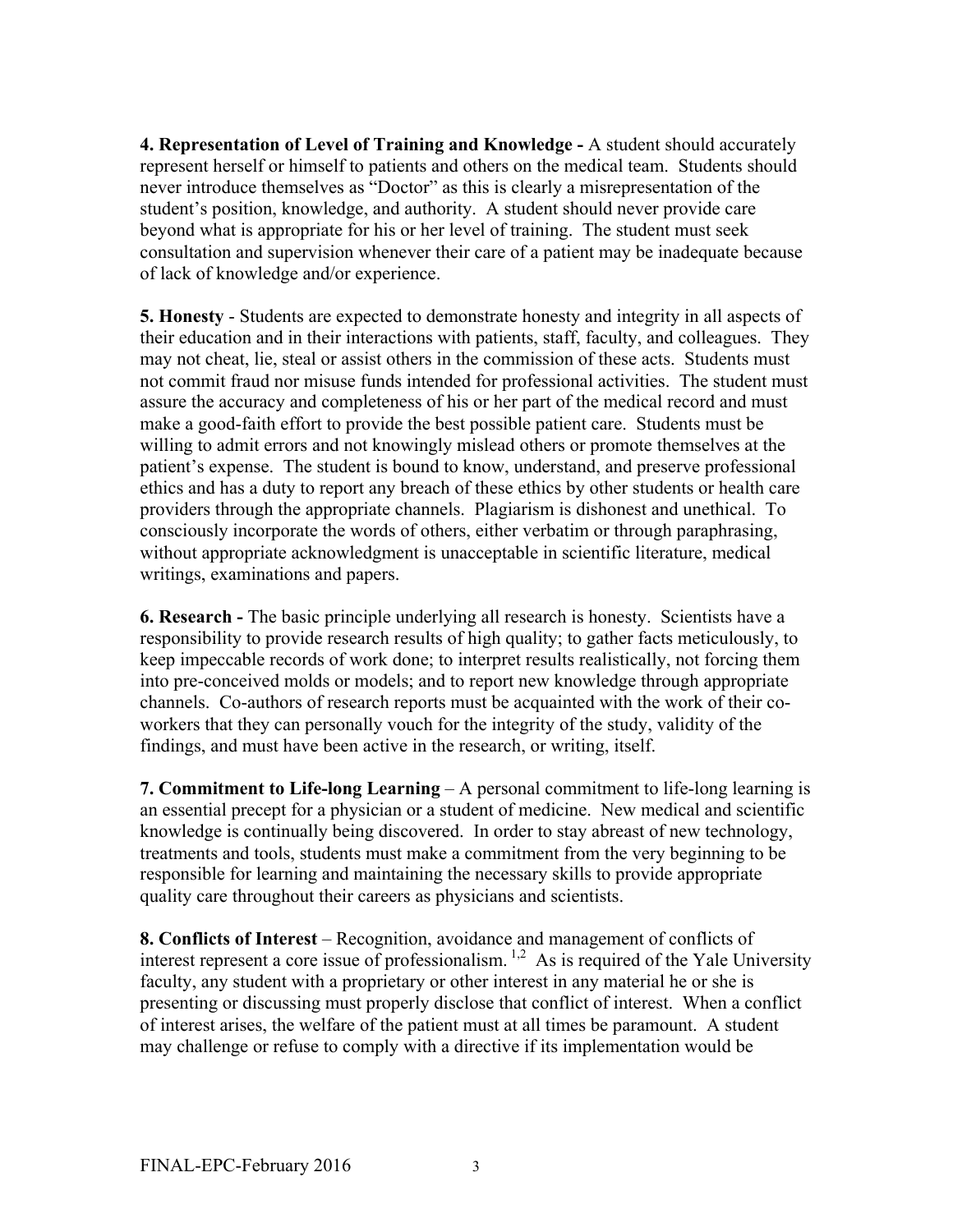antithetical to his or her own ethical principles, when such action does not compromise patient welfare.

Gifts, hospitality or subsidies offered by medical equipment, pharmaceutical or other manufacturers or distributors including companies that write or distribute board review materials must not be accepted.

**9. Sexual Misconduct** - Students must not engage in romantic, sexual, or other nonprofessional relationships with a patient while involved in the patient's care, even at the apparent request of a patient. In addition, students must not engage in romantic, sexual or other non-professional relationships with mentees, tutees or others for whom the student is in a position of authority. Students are not expected to tolerate inappropriate sexual behavior on the part of patients, their families or other health professionals.

Yale University has a strict policy regarding sexual harassment and assault <http://www.yale.edu/equalopportunity/policies/index.html>. Training in sexual harassment and assault takes place twice during medical school, once in the first year during orientation, and again before students start their clinical rotations.

**10. Impairment** - The student will not use alcohol or drugs in a manner that could compromise patient care or bring harm to themselves or others. It is the responsibility of every student to protect the public and to get the appropriate help for him or herself and to assist a colleague whose capability is impaired because of ill health. The student is obligated to report members of the health care team whose behavior exhibits impairment or lack of professional conduct or competence. A program on the appropriate and nonabusive use of alcohol is presented early in the first year of medical school.

**11. Behavior Towards Colleagues** – The student will deal with professionals, staff, and peers in a cooperative and considerate manner, including their mentors and teachers. Professional relations among all members of the medical community should be marked with civility and each person should recognize and facilitate the contributions of others to the community.

Under no circumstances will the student exhibit prejudice in words, action or deed towards a colleague based on ethnicity, race, religion, gender, age, sexual orientation, or physical disabilities. It is unethical and harmful for a student to disparage without good evidence the professional competence, knowledge, qualifications or services of a colleague. It is also unethical to imply by word, gesture, or deed that a patient has been poorly managed or mistreated by a colleague without tangible evidence.

**12. Evaluation** - Becoming a physician requires continuous personal growth and improvement. Students should seek feedback and are expected to respond to feedback and constructive criticism by appropriate modification of their behavior. Resistance or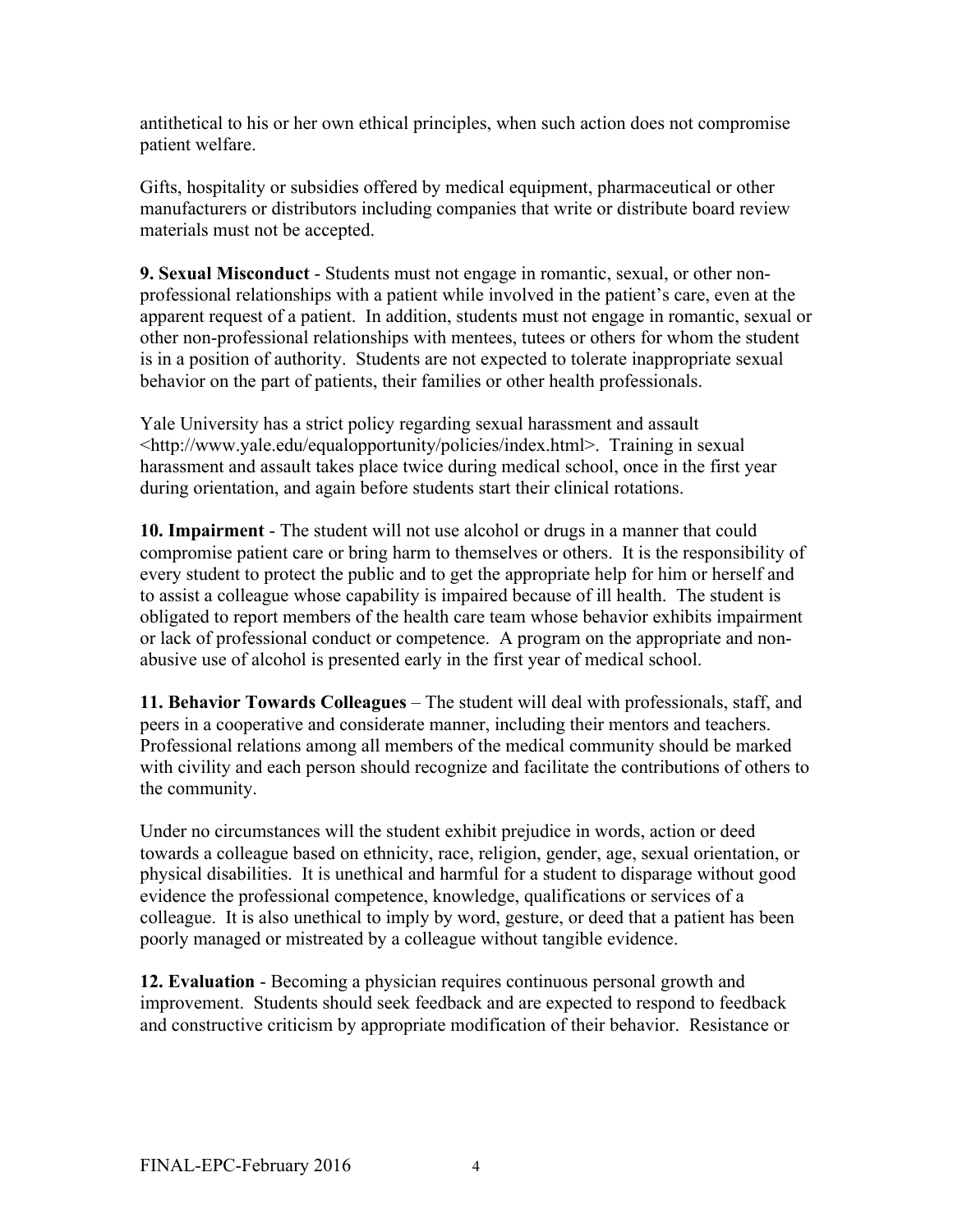defensiveness in accepting criticism or in receiving feedback, remaining unaware of one's own inadequacies and not accepting responsibility for errors or failure are examples of a poor professional attitude. <sup>3</sup>

Students should actively participate in the process of evaluating their teachers, including faculty and house staff. When evaluating their performance, students are obliged to provide prompt, constructive comments. Evaluations may not include disparaging remarks, offensive language or personal attacks, and should maintain the same considerate, professional tone expected of faculty when they evaluate student performance.

**13. Teaching** - The very title "Doctor" – from the Latin docere, "to teach" – implies a responsibility to share knowledge and information with colleagues and patients. It is incumbent upon those entering this profession to teach what they know of the science, art, and ethics of medicine. It includes communicating clearly with and teaching patients so that they are properly prepared to participate in their own care and in the maintenance of their health.

**14. Disclosure** - Students must understand the ethics of full disclosure. The patient must be well informed to make health care decisions and work intelligently in partnership with the medical team. Information that the patient needs for decision-making should be presented in terms the patient can understand. If the patient is unable to comprehend, for some reason, there should be full disclosure to the patient's authorized representative. Students who participate in disclosing information to patients must do so only with the guidance and supervision of the attending physician.

**15. Informed Consent** - Students must understand the obligation to obtain informed consent from patients, but are not responsible for obtaining such consent. It is the physician's responsibility to ensure that the patient or his/her surrogate be appropriately informed as to the nature of the patient's medical condition, the objectives of proposed treatment alternatives, and risks involved. The physician's presentation should be understandable and unbiased. The patient's or surrogate's concurrence must be obtained without coercion. Students who participate in obtaining informed consent must do so only with the guidance and supervision of the attending physician.

**16. Lack of Conscientiousness** - Students are expected to be thorough and dependable, and to commit the time and effort required to meet his or her responsibilities. Students should not require continual reminders about responsibilities to patients, to the institution, other health care professionals and to administrative staff.  $1,2,3$  Responding in a timely and appropriate fashion to phone calls, pages, notices and emails from faculty, nurses, other health care team members, and administrative staff is a responsibility that must be honored by students.